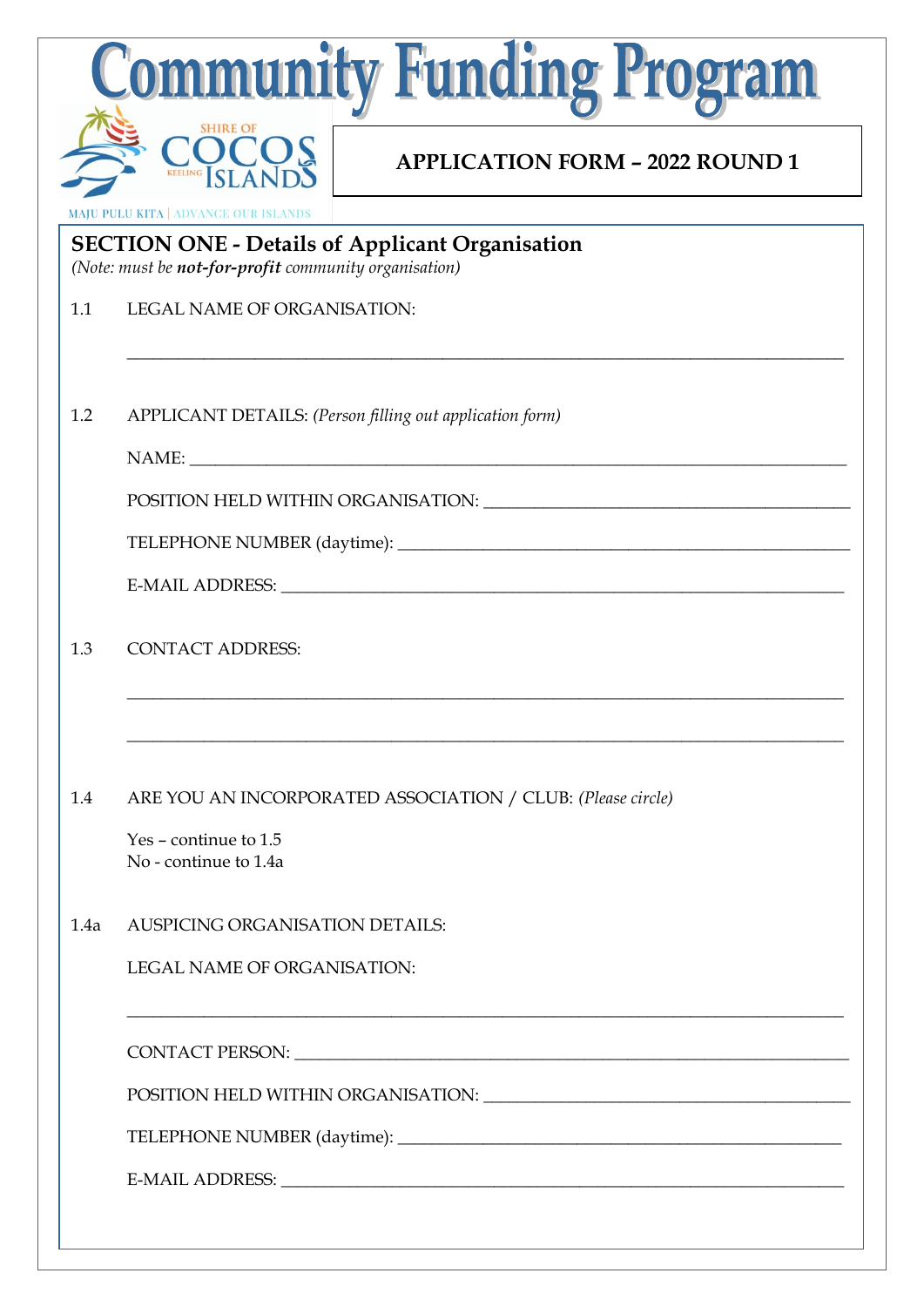| $1.5\,$<br>BRIEF OVERVIEW OF ORGANISATION / CLUB'S PURPOSE:                                                                                                                                                                                                       |  |
|-------------------------------------------------------------------------------------------------------------------------------------------------------------------------------------------------------------------------------------------------------------------|--|
|                                                                                                                                                                                                                                                                   |  |
|                                                                                                                                                                                                                                                                   |  |
|                                                                                                                                                                                                                                                                   |  |
|                                                                                                                                                                                                                                                                   |  |
|                                                                                                                                                                                                                                                                   |  |
|                                                                                                                                                                                                                                                                   |  |
|                                                                                                                                                                                                                                                                   |  |
|                                                                                                                                                                                                                                                                   |  |
|                                                                                                                                                                                                                                                                   |  |
|                                                                                                                                                                                                                                                                   |  |
|                                                                                                                                                                                                                                                                   |  |
|                                                                                                                                                                                                                                                                   |  |
|                                                                                                                                                                                                                                                                   |  |
|                                                                                                                                                                                                                                                                   |  |
|                                                                                                                                                                                                                                                                   |  |
| <b>SECTION TWO - Details of Project</b>                                                                                                                                                                                                                           |  |
|                                                                                                                                                                                                                                                                   |  |
| PROJECT DESCRIPTION: (Please provide a brief description of either -<br>2.1<br>a) type of equipment to be purchased/works to be completed, and for what purpose;<br>b) type of activity or event to be held, and what the funding being sought would be used for. |  |
|                                                                                                                                                                                                                                                                   |  |
|                                                                                                                                                                                                                                                                   |  |
|                                                                                                                                                                                                                                                                   |  |
|                                                                                                                                                                                                                                                                   |  |
|                                                                                                                                                                                                                                                                   |  |
|                                                                                                                                                                                                                                                                   |  |
|                                                                                                                                                                                                                                                                   |  |
|                                                                                                                                                                                                                                                                   |  |
|                                                                                                                                                                                                                                                                   |  |
|                                                                                                                                                                                                                                                                   |  |
|                                                                                                                                                                                                                                                                   |  |
|                                                                                                                                                                                                                                                                   |  |
|                                                                                                                                                                                                                                                                   |  |
| 2.1a<br>For activities or events only, please clarify:                                                                                                                                                                                                            |  |
|                                                                                                                                                                                                                                                                   |  |
|                                                                                                                                                                                                                                                                   |  |
|                                                                                                                                                                                                                                                                   |  |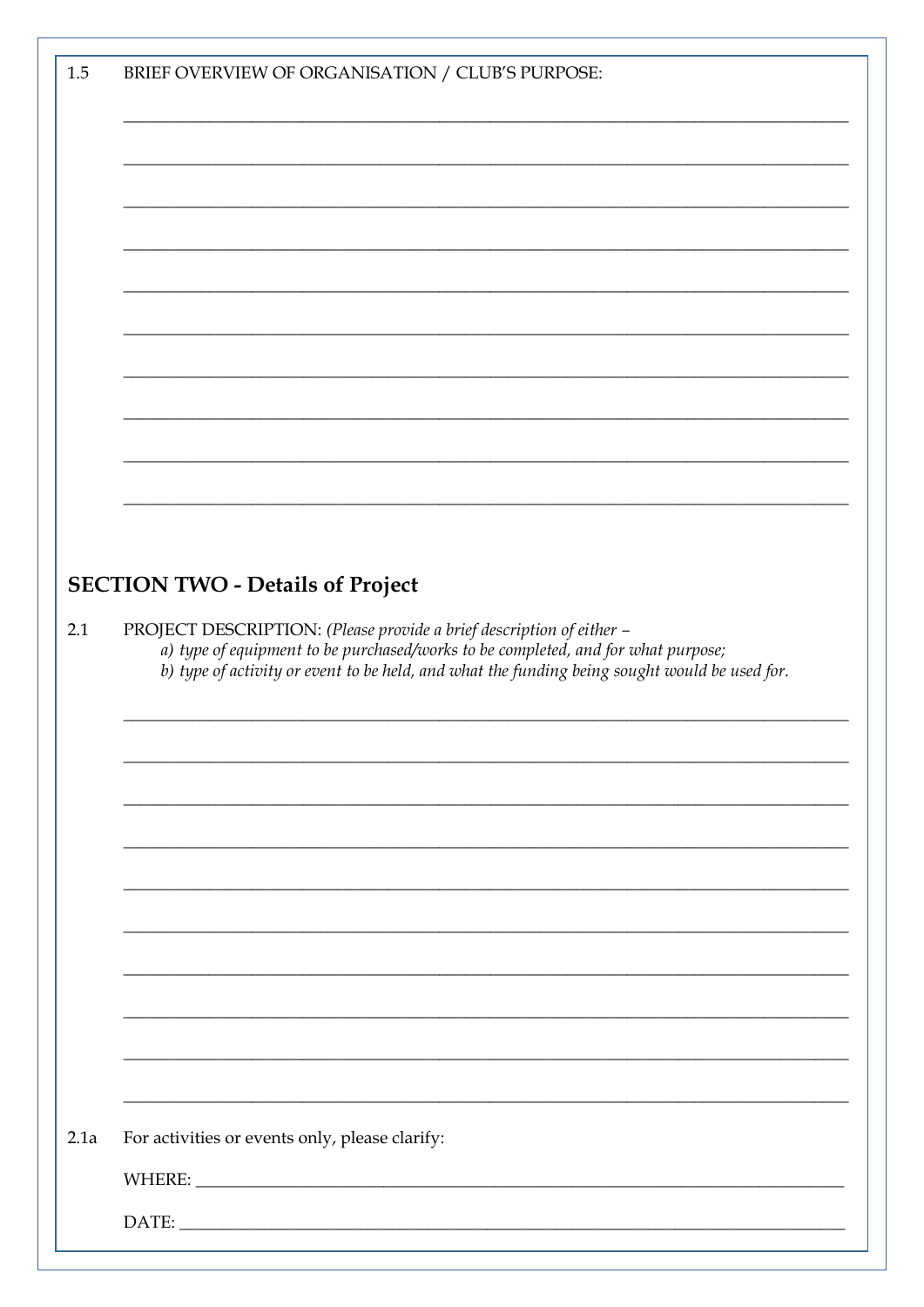2.2 PROJECT BUDGET:

*(Two quotes must be obtained and attached to this application form including evidence of any other income which the organisation has obtained to support your application.)*

| <b>INCOME</b><br>eg. your funds/in-kind contributions/fundraising | \$<br><b>FUNDING SOUGHT \$</b> |
|-------------------------------------------------------------------|--------------------------------|
|                                                                   |                                |
|                                                                   |                                |
|                                                                   |                                |
|                                                                   |                                |
|                                                                   |                                |
|                                                                   |                                |
|                                                                   |                                |
|                                                                   |                                |
|                                                                   |                                |
|                                                                   |                                |
|                                                                   |                                |
|                                                                   |                                |
| TOTAL PROJECT BUDGET                                              |                                |
|                                                                   |                                |
| DOLLAR AMOUNT REQUESTED                                           |                                |

## **SECTION THREE – Benefit to the Community**

3.1 SUMMARY OF ACTIVITIES AND OUTCOMES*. (Provide a summary of your project, including the key activities, project outcomes and how it aligns with the Shire's Community Strategic Plan.)*

\_\_\_\_\_\_\_\_\_\_\_\_\_\_\_\_\_\_\_\_\_\_\_\_\_\_\_\_\_\_\_\_\_\_\_\_\_\_\_\_\_\_\_\_\_\_\_\_\_\_\_\_\_\_\_\_\_\_\_\_\_\_\_\_\_\_\_\_\_\_\_\_\_\_\_\_\_\_\_\_\_\_\_\_

\_\_\_\_\_\_\_\_\_\_\_\_\_\_\_\_\_\_\_\_\_\_\_\_\_\_\_\_\_\_\_\_\_\_\_\_\_\_\_\_\_\_\_\_\_\_\_\_\_\_\_\_\_\_\_\_\_\_\_\_\_\_\_\_\_\_\_\_\_\_\_\_\_\_\_\_\_\_\_\_\_\_\_\_

\_\_\_\_\_\_\_\_\_\_\_\_\_\_\_\_\_\_\_\_\_\_\_\_\_\_\_\_\_\_\_\_\_\_\_\_\_\_\_\_\_\_\_\_\_\_\_\_\_\_\_\_\_\_\_\_\_\_\_\_\_\_\_\_\_\_\_\_\_\_\_\_\_\_\_\_\_\_\_\_\_\_\_\_

\_\_\_\_\_\_\_\_\_\_\_\_\_\_\_\_\_\_\_\_\_\_\_\_\_\_\_\_\_\_\_\_\_\_\_\_\_\_\_\_\_\_\_\_\_\_\_\_\_\_\_\_\_\_\_\_\_\_\_\_\_\_\_\_\_\_\_\_\_\_\_\_\_\_\_\_\_\_\_\_\_\_\_\_

\_\_\_\_\_\_\_\_\_\_\_\_\_\_\_\_\_\_\_\_\_\_\_\_\_\_\_\_\_\_\_\_\_\_\_\_\_\_\_\_\_\_\_\_\_\_\_\_\_\_\_\_\_\_\_\_\_\_\_\_\_\_\_\_\_\_\_\_\_\_\_\_\_\_\_\_\_\_\_\_\_\_\_\_

\_\_\_\_\_\_\_\_\_\_\_\_\_\_\_\_\_\_\_\_\_\_\_\_\_\_\_\_\_\_\_\_\_\_\_\_\_\_\_\_\_\_\_\_\_\_\_\_\_\_\_\_\_\_\_\_\_\_\_\_\_\_\_\_\_\_\_\_\_\_\_\_\_\_\_\_\_\_\_\_\_\_\_\_

\_\_\_\_\_\_\_\_\_\_\_\_\_\_\_\_\_\_\_\_\_\_\_\_\_\_\_\_\_\_\_\_\_\_\_\_\_\_\_\_\_\_\_\_\_\_\_\_\_\_\_\_\_\_\_\_\_\_\_\_\_\_\_\_\_\_\_\_\_\_\_\_\_\_\_\_\_\_\_\_\_\_\_\_

\_\_\_\_\_\_\_\_\_\_\_\_\_\_\_\_\_\_\_\_\_\_\_\_\_\_\_\_\_\_\_\_\_\_\_\_\_\_\_\_\_\_\_\_\_\_\_\_\_\_\_\_\_\_\_\_\_\_\_\_\_\_\_\_\_\_\_\_\_\_\_\_\_\_\_\_\_\_\_\_\_\_\_\_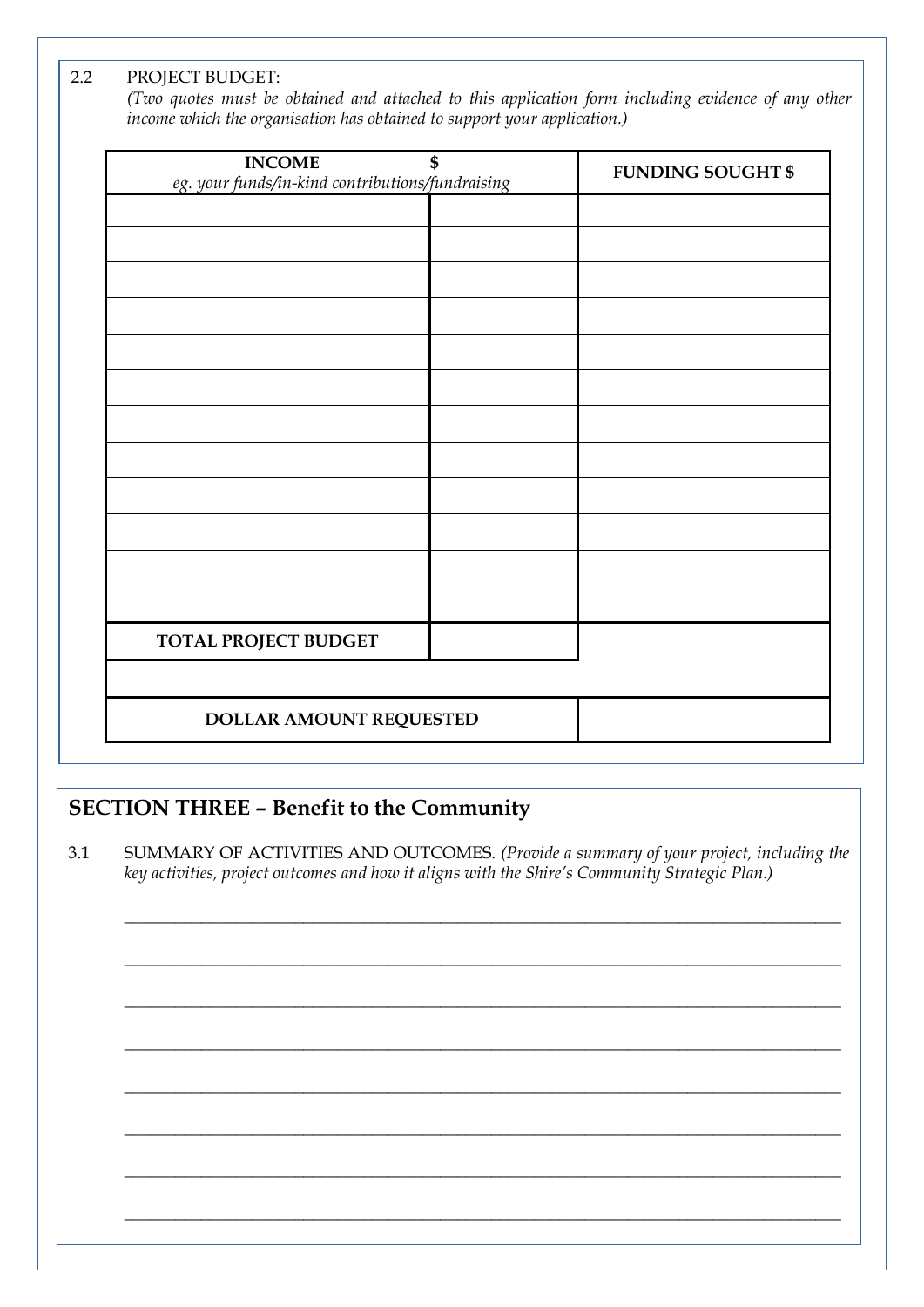| 3.2 | HOW WILL YOUR PROJECT BENEFIT THE PEOPLE OF THE SHIRE OF COCOS (KEELING)<br>ISLANDS?                                                        |
|-----|---------------------------------------------------------------------------------------------------------------------------------------------|
|     |                                                                                                                                             |
| 3.3 | YOUR ORGANISATION REGISTERED UNDER THE SHIRE'S ADOPT-A-SPOT<br>IS<br>PROGRAM? (Please circle)<br>Yes - continue to SECTION 4<br>$No - Why?$ |

## **SECTION FOUR – Required attachments**

PLEASE ENSURE ALL NECESSARY ADDITIONAL INFORMATION IS ATTACHED TO THIS APPLICATION FORM.

*Check List (please tick the box/es below):*

- Organisation's current financial statement or bank statement if available
- $\square$  Copy of 2 quotations
- $\square$  Details of your community organisation i.e. membership numbers, length in operation and committee members.
- Any general information which your organisation deems necessary to attach to support your application for funding (*optional*)